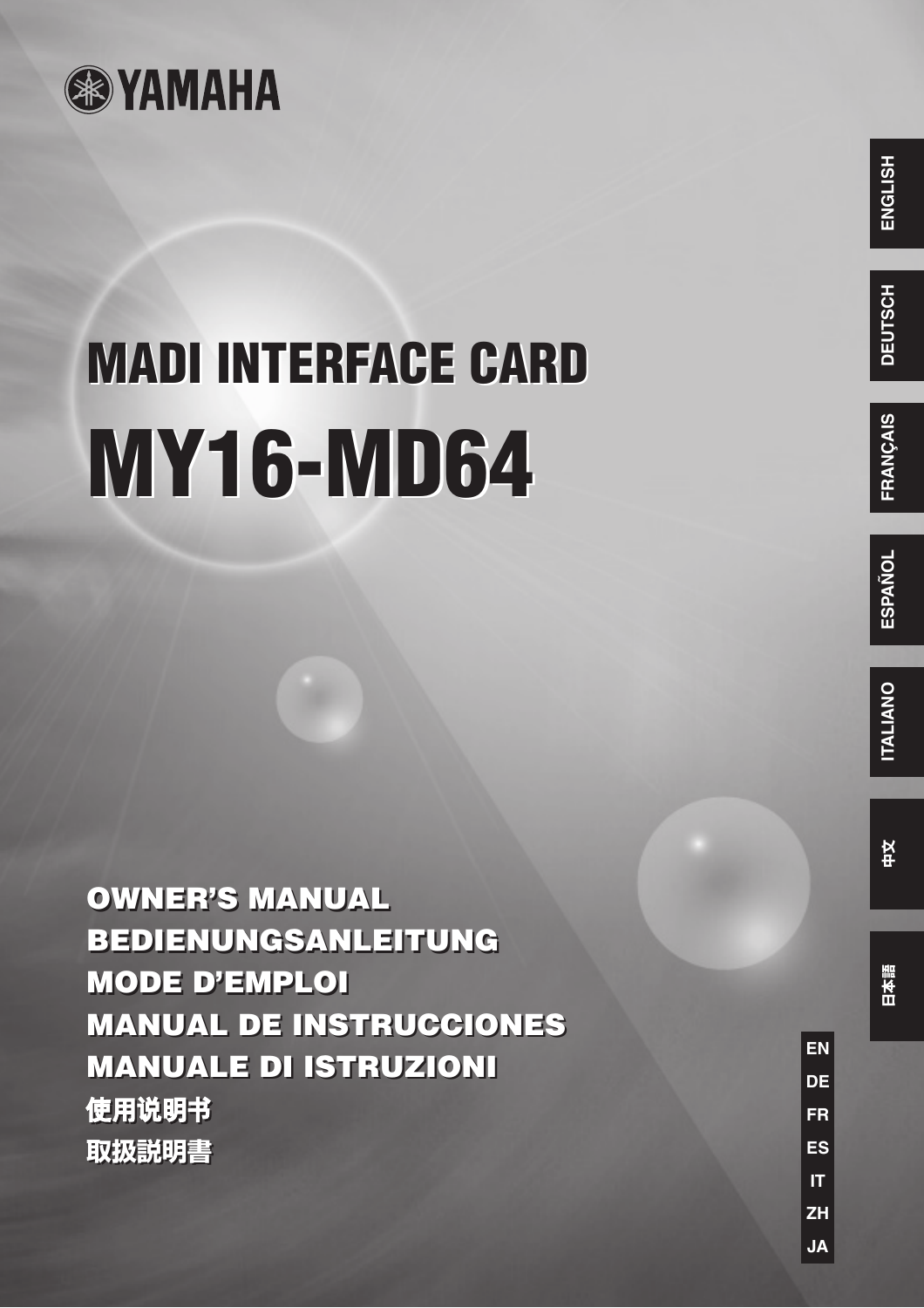# **FCC INFORMATION (U.S.A.)**

- **1. IMPORTANT NOTICE: DO NOT MODIFY THIS UNIT!** This product, when installed as indicated in the instructions contained in this manual, meets FCC requirements. Modifications not expressly approved by Yamaha may void your authority, granted by the FCC, to use the product.
- **2. IMPORTANT:** When connecting this product to accessories and/ or another product use only high quality shielded cables. Cable/s supplied with this product MUST be used. Follow all installation instructions. Failure to follow instructions could void your FCC authorization to use this product in the USA.
- **3. NOTE:** This product has been tested and found to comply with the requirements listed in FCC Regulations, Part 15 for Class "B" digital devices. Compliance with these requirements provides a reasonable level of assurance that your use of this product in a residential environment will not result in harmful interference with other electronic devices. This equipment generates/uses radio frequencies and, if not installed and used according to the instructions found in the users manual, may cause interference harmful to the operation of other electronic devices. Compliance with FCC regulations does

\* This applies only to products distributed by YAMAHA CORPORATION OF AMERICA. (class B)

not guarantee that interference will not occur in all installations. If this product is found to be the source of interference, which can be determined by turning the unit "OFF" and "ON", please try to eliminate the problem by using one of the following measures:

Relocate either this product or the device that is being affected by the interference.

Utilize power outlets that are on different branch (circuit breaker or fuse) circuits or install AC line filter/s.

In the case of radio or TV interference, relocate/reorient the antenna. If the antenna lead-in is 300 ohm ribbon lead, change the lead-in to co-axial type cable.

If these corrective measures do not produce satisfactory results, please contact the local retailer authorized to distribute this type of product. If you can not locate the appropriate retailer, please contact Yamaha Corporation of America, Electronic Service Division, 6600 Orangethorpe Ave, Buena Park, CA90620

The above statements apply ONLY to those products distributed by Yamaha Corporation of America or its subsidiaries.

This device complies with Part 15 of the FCC Rules. Operation is subject to the following two conditions: (1) this device may not cause harmful interference, and (2) this device must accept any interference received, including interference that may cause undesired operation.

#### **CANADA**

This Class B digital apparatus complies with Canadian ICES-003.

Cet appareil numérique de la classe B est conforme à la norme NMB-003 du Canada.

• This applies only to products distributed by Yamaha Canada Music Ltd. (class B) • Ceci ne s'applique qu'aux produits distribués par Yamaha Canada Musique Ltée.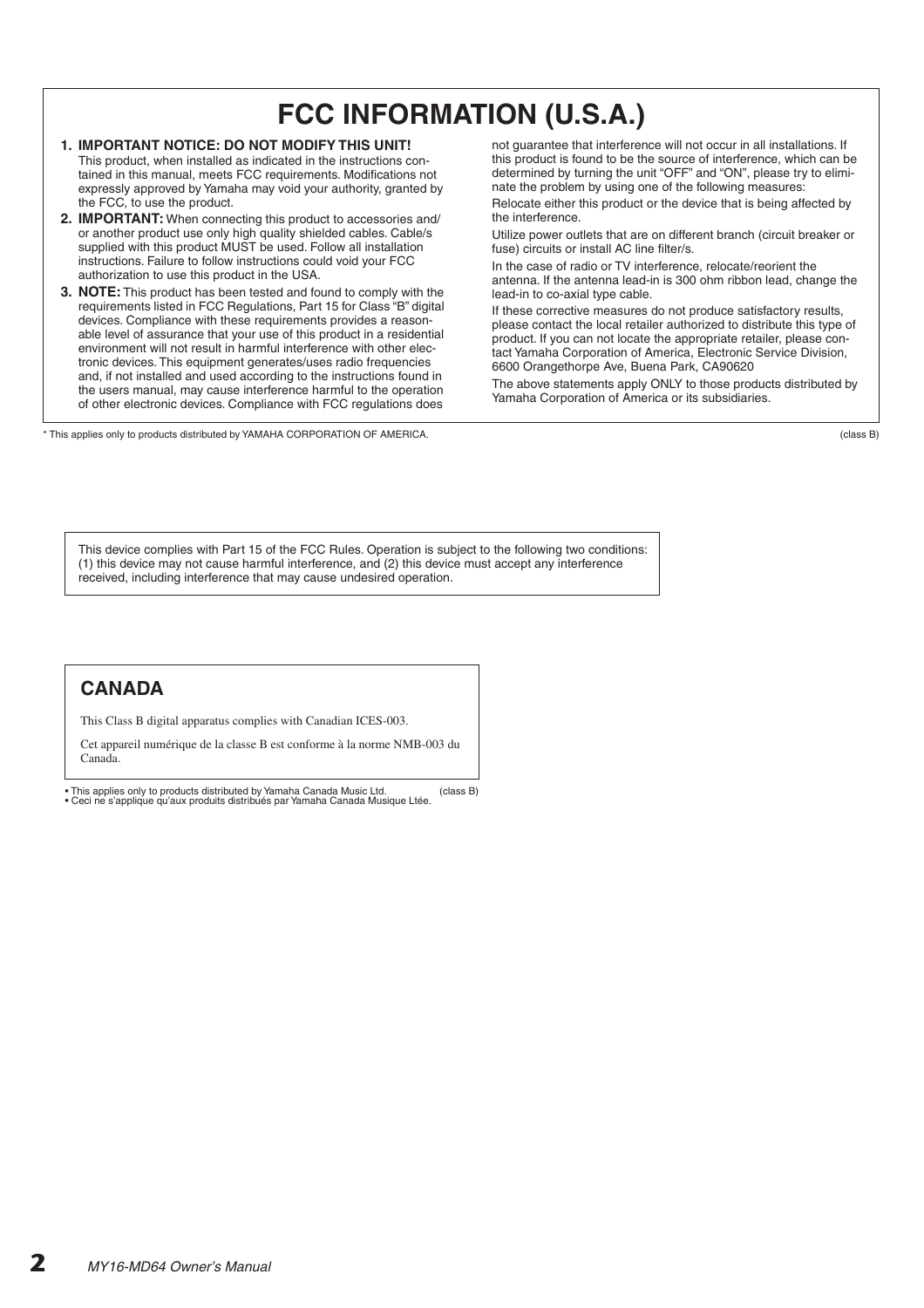# **PRECAUTIONS**

### *PLEASE READ CAREFULLY BEFORE PROCEEDING*

\* Please keep this manual in a safe place for future reference.

# *WARNING*

**Always follow the basic precautions listed below to avoid the possibility of serious injury or even death from electrical shock, short-circuiting, damages, fire or other hazards. These precautions include, but are not limited to, the following:**

- Before installing the card in an audio device please check to make sure that the device is compatible with the card and check possible restrictions regarding the maximum number of Yamaha and third-party expansion cards that can be simultaneously installed. Refer to the owner's manual supplied with the audio device, and/or the Yamaha Pro Audio web site at: http://www.yamahaproaudio.com/
- Do not install the card in any Yamaha products not specified by Yamaha for use with the card to avoid possible electrical shock, fire, or equipment damage.
- Do not attempt to disassemble or modify the card. Do not apply excessive force to card connectors or other card components. Mishandling of the card may lead to shock, fire hazard, or equipment failure.
- Be sure to disconnect the power cable of the host device before installing the card and connecting/disconnecting the cables (in order to eliminate shock hazard, undesired noise, and avoid equipment damage).
- Turn off all peripheral devices connected to the host device before installation, and unplug all related cables.

#### **To customers using an MY16-EX card**

Be sure to turn off host devices BEFORE plugging or unplugging the Ethernet cable that connects to an MY16-EX card.

Plugging or unplugging the cables while power to the devices is on may result in serious noise.

# *CAUTION*

#### **Always follow the basic precautions listed below to avoid the possibility of physical injury to you or others, or damage to the device or other property. These precautions include, but are not limited to, the following:**

- Be sure to properly ground the host device to prevent electrical shock and/or malfunction.
- Do not touch the metallic leads (pins) of the circuit board when handling the card. The pins are sharp and may cause hand cuts.
- Wear a pair of heavy gloves during installation to avoid scratching or cutting your hands on sharp edges.
- Avoid touching exposed connectors and metal parts to minimize the possibility of bad connections.
- Drain all static electricity from your clothing and body before handling the card. Static electricity can damage the card. Touch an exposed metal part of the host device or other grounded object beforehand.
- Do not drop the card or subject it to physical shock as this can result in breakage and/or malfunction.
- Do not drop screws or other small parts inside the card. If power is applied while screws or similar metal objects are loose inside the unit the card may malfunction or be damaged. If you cannot retrieve dropped objects yourself, refer the problem to qualified Yamaha service personnel.

Yamaha cannot be held responsible for damage caused by improper use or modifications to the device, or data that is lost or destroyed.

- The illustrations as shown in this manual are for instructional purposes only, and may be different from the ones on your equipment.
- Ethernet is a trademark of Xerox Corporation.
- The company names and product names in this manual are the trademarks or registered trademarks of their respective companies.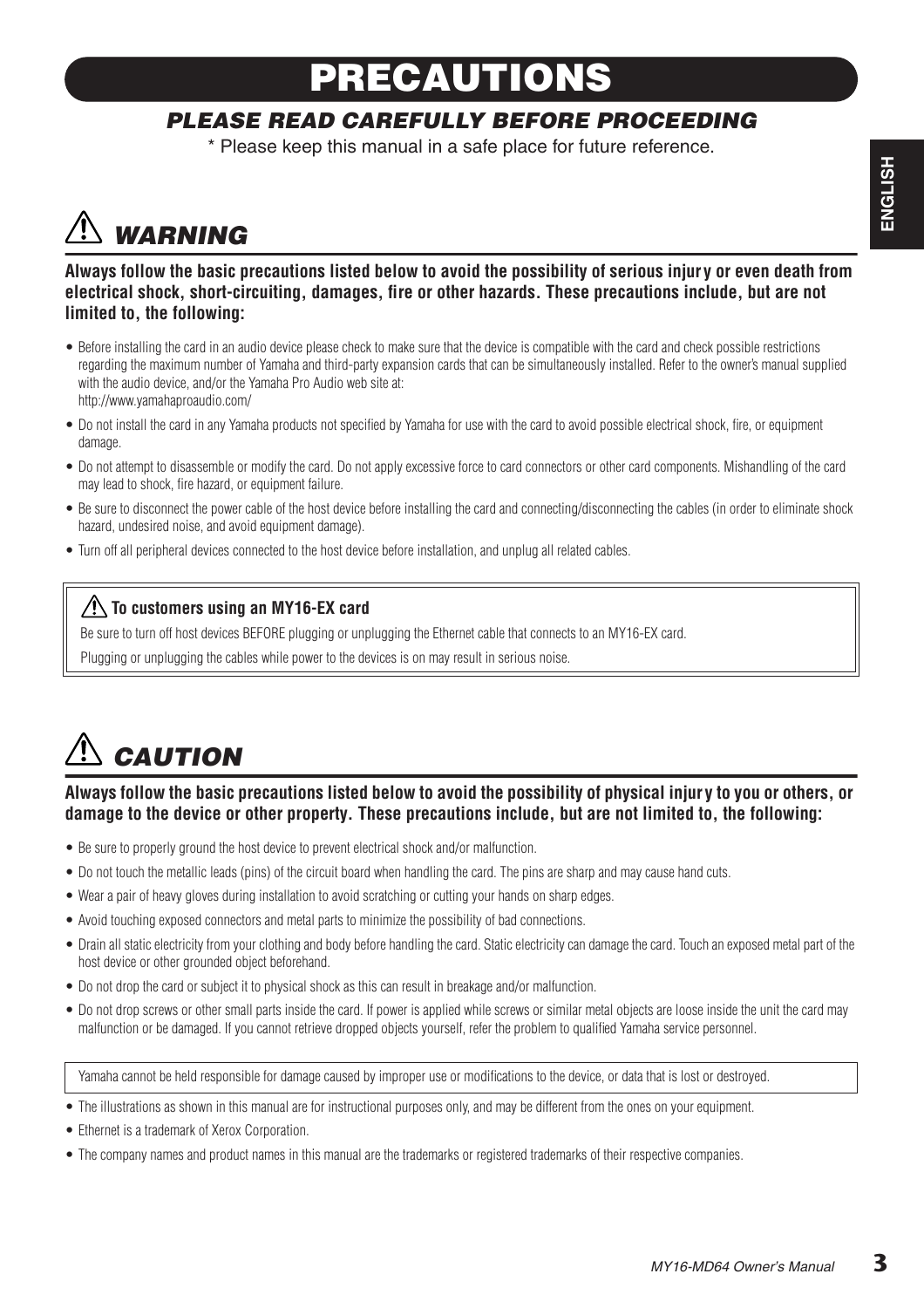## **Introduction**

Thank you for purchasing the Yamaha MY16-MD64 MADI interface card. The MY16-MD64 is a MADI card for use with compatible Yamaha professional audio equipment. Using the MY16-MD64 with a maximum of three MY16-EX Yamaha I/O expansion cards allows transmission and reception of up to 64 channels (in/out) of uncompressed digital audio signals when running at a sampling frequency of 48 kHz or 44.1 kHz.

#### **About the host devices in which the MY16- MD64 can be installed**

Before installing the card in a host device, please refer to the Yamaha Pro Audio web site for the latest information on the compatible host devices in which the card can be installed. Yamaha Pro Audio web site:

[http://www.yamahaproaudio.com/](http://www.yamahaproaudio.com)

#### **About the MADI channel number**

Ch1-16 will be assigned to the MY16-MD64. Ch17-32, Ch33- 48 and Ch49-64 will be assigned to the MY16-EX in the order of connection.

#### **Installation information**

Please refer to the owner's manual supplied with the host device for installation information. As well as securing the card in place, the fixing screws at the left

and right of the card function as electrical grounds. Be sure to screw them in tightly.

#### **Accessories**

Owner's Manual

### **Part Names and Functions**

#### ■ **Panel**



#### A **[NEXT MY16-EX IN][NEXT MY16-EX OUT] Connectors**

These RJ-45 connectors can be connected via an Ethernet straight cable (CAT5e or higher category) to the [MASTER SIDE IN] or [MASTER SIDE OUT] connector of the Yamaha MY16-EX I/O expansion card for transmission and reception of the audio and word clock signals.

#### *NOTE:*

*Use an STP (Shielded Twisted Pair) cable to prevent electromagnetic interference. Using a UTP (Unshielded Twisted Pair) cable may cause noise or cut off sound. Also, be sure to attach the ferrite core included with the MY16-EX to a location close to the cable plug connected to the [NEXT MY16-EX OUT] connector.*

#### B **[OPTICAL IN][OPTICAL OUT] Connectors**

These are SC connectors that can be connected via a multimode fiber optic cable to other MADI devices for transmission and reception of audio and control signals.

#### *NOTE:*

#### *About the cable*

- *• Use a multimode fiber optic cable with 50-micron core/ 125-micron cladding diameters, or 62.5-micron core/ 125-micron cladding diameters.*
- *• Cables up to 2,000 meters in length can be used.*

#### *About the connector*

- *• Use SC duplex connectors.*
- *• Attach the supplied rubber cap to the connectors on the card to prevent dust from settling on the connectors when the cable is not connected.*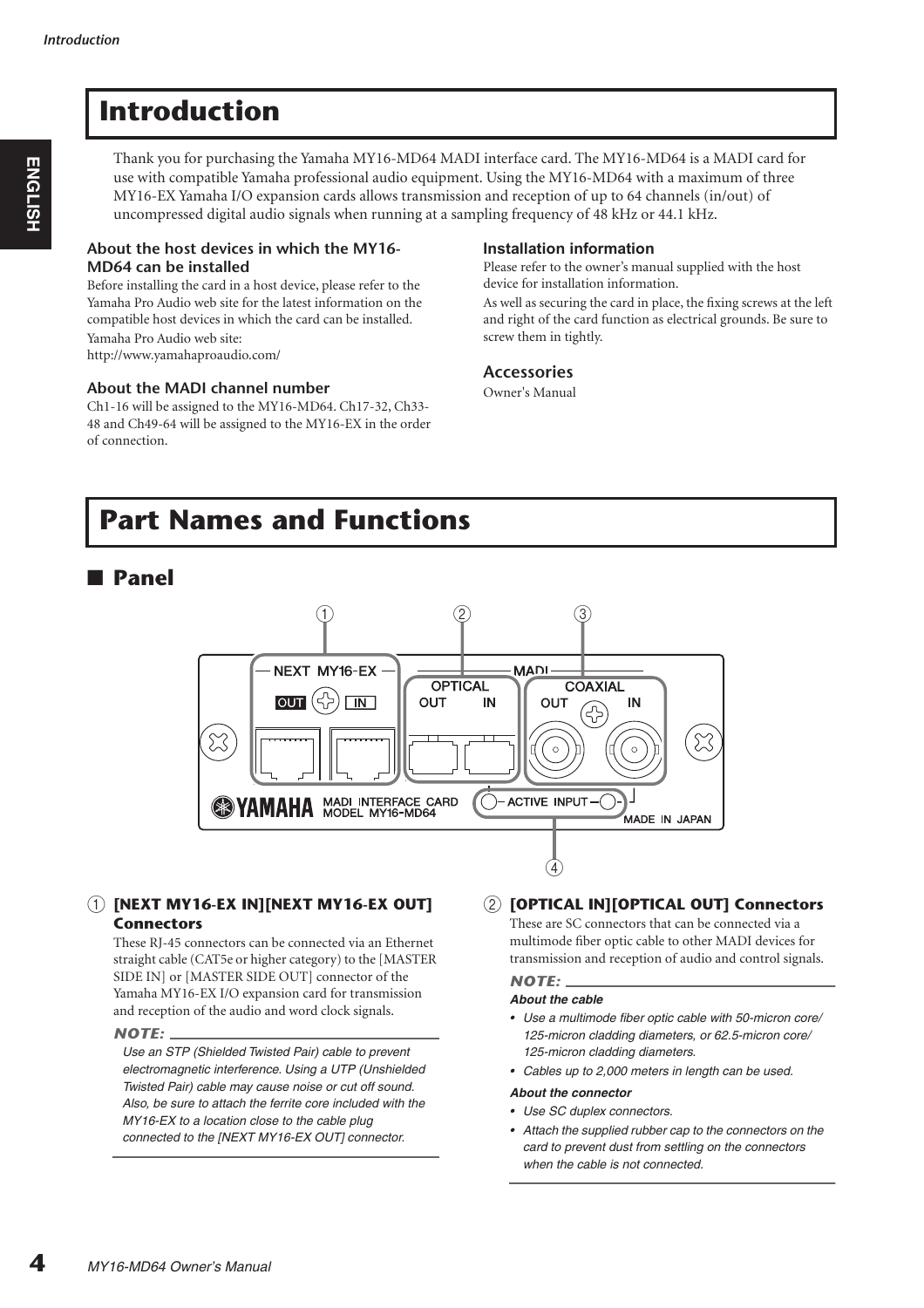#### **(3) [COAXIAL IN][COAXIAL OUT] Connectors**

These are BNC connectors that can be connected via a 75 ohm coaxial cable to other MADI devices for transmission and reception of the audio and control signals.

#### *NOTE:*

*Cables up to 100 meters in length can be used.*

#### **(4) ACTIVE INPUT Indicators**

The indicator at the [OPTICAL IN] or [COAXIAL IN] connector that receives the available signals blinks green.

#### *NOTE:*

*The indicator does not blink if the settings for the MADI channel mode and sampling frequency of the received signals and those for SW1/SW2 differ. Set these switches before you use the card.*

#### **Redundant OPTICAL/COAXIAL inputs**

If the card receives a signal available for both the [OPTICAL IN] connector and the [COAXIAL IN] connector, the OPTICAL signal will take priority. Also, if the OPTICAL signal encounters technical difficulty (such as a disconnection of the fiber optic cable), the input signal automatically switches to the COAXIAL signal, enabling the card to take advantage of its redundant inputs. However, the sound is cut off when automatically switched.

#### **Serial communication between Yamaha devices**

You can control the internal head amplifiers of a Yamaha digital mixing engine DME24N from a Yamaha digital mixing console LS9 by installing the card in each device.

[Firmware version 3.04 or higher is required for the DME24N. You can download the most recent firmware from the following](http://www.yamahaproaudio.com)  Yamaha web site.

http://www.yamahaproaudio.com/

#### ■ **Switches**



Set these switches as appropriate for your situation and for the device in which the card is installed.

#### A **MADI Channel Mode (SW1)**

| <b>Mode Position</b> | <b>Position</b> |
|----------------------|-----------------|
| 56 channel           | 56ch            |
| 64 channel           | 64ch            |

#### *NOTE:*

*The 56-channel mode conforms to AES10-1991. The 64-channel mode conforms to AES10-2003.*

#### **2** Sampling Frequency (SW2)

| <b>Mode Position</b> | <b>Position</b> |
|----------------------|-----------------|
| 44.1/48 kHz          | 48K             |
| 88.2/96 kHz          | 96K             |

#### *NOTE:*

*This card supports only Double Speed mode when running at 88.2/96kHz. (Double Channel mode is not supported.)*

#### C **Card ID (SW3)**

| <b>Mode Position</b> | <b>Position</b> |
|----------------------|-----------------|
| Emulation            | Emu.            |
| <b>Native</b>        | Nat.            |

Typically set this switch to the [Emu.] position. If you set this switch to the [Emu.] position and switch  $(2)$  (SW2) to the [48K] position, the host device will recognize the card as a Yamaha MY16-AT digital I/O card. If you set this switch to the [Emu.] position and switch  $(2)$  (SW2) to the [96K] position, the host device will recognize the card as a Yamaha MY8-AE96 digital I/O card. If you use the card in a coming host device that supports the Native mode, setting this switch to the [Nat.] position enables you to make best use of the MY16-MD64 function.

#### D **SW101**

Leave this switch permanently set to the [OFF] position during use. Please do not change this setting. Otherwise the card will not operate properly.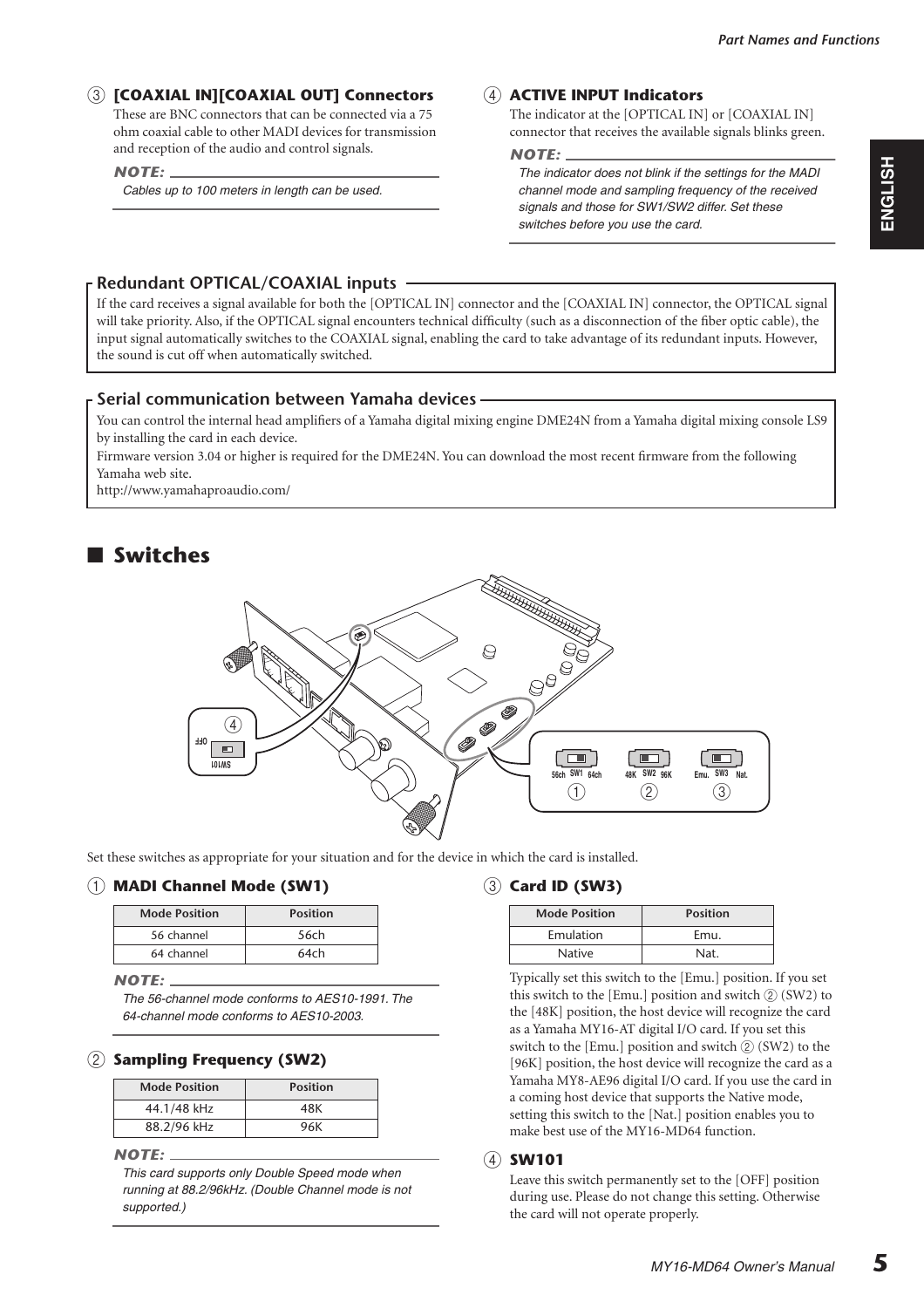**Î**

# **Connection Example**

#### **MADI Device (e.g. RME MADI Bridge)**



**(49–64 ch)**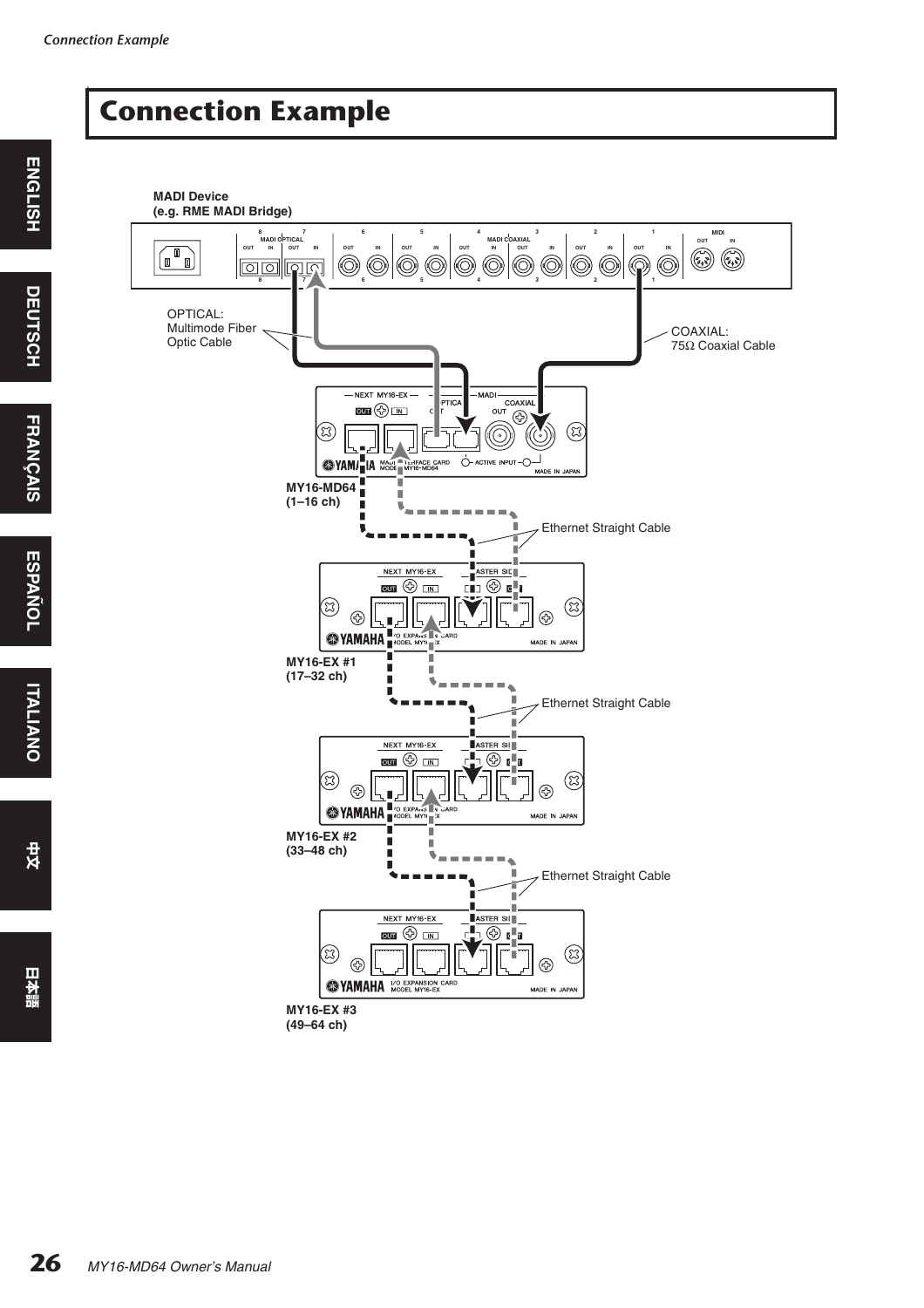# **Appendix**

#### **Dimensions**



- \* Specifications and descriptions in this owner's manual are for information purposes only. Yamaha Corp. reserves the right to change or modify products or specifications at any time without prior notice. Since specifications, equipment or options may not be the same in every locale, please check with your Yamaha dealer.
- \* Die technischen Daten und Beschreibungen in dieser Bedienungsanleitung dienen nur der Information. Yamaha Corp. behält sich das Recht vor, Produkte oder deren technische Daten jederzeit ohne vorherige Ankündigung zu verändern oder zu modifizieren. Da die technischen Daten, das Gerät selbst oder Sonderzubehör nicht in jedem Land gleich sind, setzen Sie sich im Zweifel bitte mit Ihrem Yamaha-Händler in Verbindung.
- \* Les caractéristiques techniques et les descriptions du mode d'emploi ne sont données que pour information. Yamaha Corp. se réserve le droit de changer ou modifier les produits et leurs caractéristiques techniques à tout moment sans aucun avis. Du fait que les caractéristiques techniques, les équipements et les options peuvent différer d'un pays à l'autre, adressez-vous au distributeur Yamaha le plus proche.
- \* Las especificaciones y descripciones de este manual del propietario tienen sólo el propósito de servir como información. Yamaha Corp. se reserva el derecho a efectuar cambios o modificaciones en los productos o especificaciones en cualquier momento sin previo aviso. Puesto que las especificaciones, equipos u opciones pueden no ser las mismas en todos los mercados, solicite información a su distribuidor Yamaha.
- Le specifiche e le descrizioni presenti in questo manuale sono fornite a fini puramente informativi. Yamaha Corp. si riserva il diritto di modificare prodotti o specifiche in qualsiasi momento senza preavviso. Dato che le specifiche, le apparecchiature o le opzioni possono essere diverse da paese a paese, verificarle con il proprio rappresentante Yamaha.
- \* 本使用说明书中的技术规格及介绍仅供参考。 YAMAHA 公司保留随时更改或修订产品或技术规格的 权利, 若确有更改, 恕不事先通知。技术规格、设备或 选购件在各个地区可能均会有所不同, 因此如有问题, 请和当地 YAMAHA 经销商确认。
- \* 仕様および外観は改良のため、予告なく変更すること があります。

#### European models

Purchaser/User Information specified in EN55103-1 and EN55103-2.

Conforms to Environments: E1, E2, E3 and E4

#### Europäische Modelle

Käufer/Benutzerinformationen nach EN55103-1 und EN55103-2.

Entspricht den Umgebungen: E1, E2, E3 und E4

Pour les modèles distribués en Europe Les informations d'achat/utilisation sont décrites dans les documents EN55103-1 et EN55103-2. Conformité aux normes environnementales : E1, E2, E3 et E4

Modelos europeos

Información comprador/usuario especificada en EN55103-1 y EN55103-2. Conforme para entornos: E1, E2, E3 y E4

Modelli europei Informazioni acquirente/utente specificate in EN55103-1 e EN55103-2. Conforme agli ambienti: E1, E2, E3 e E4